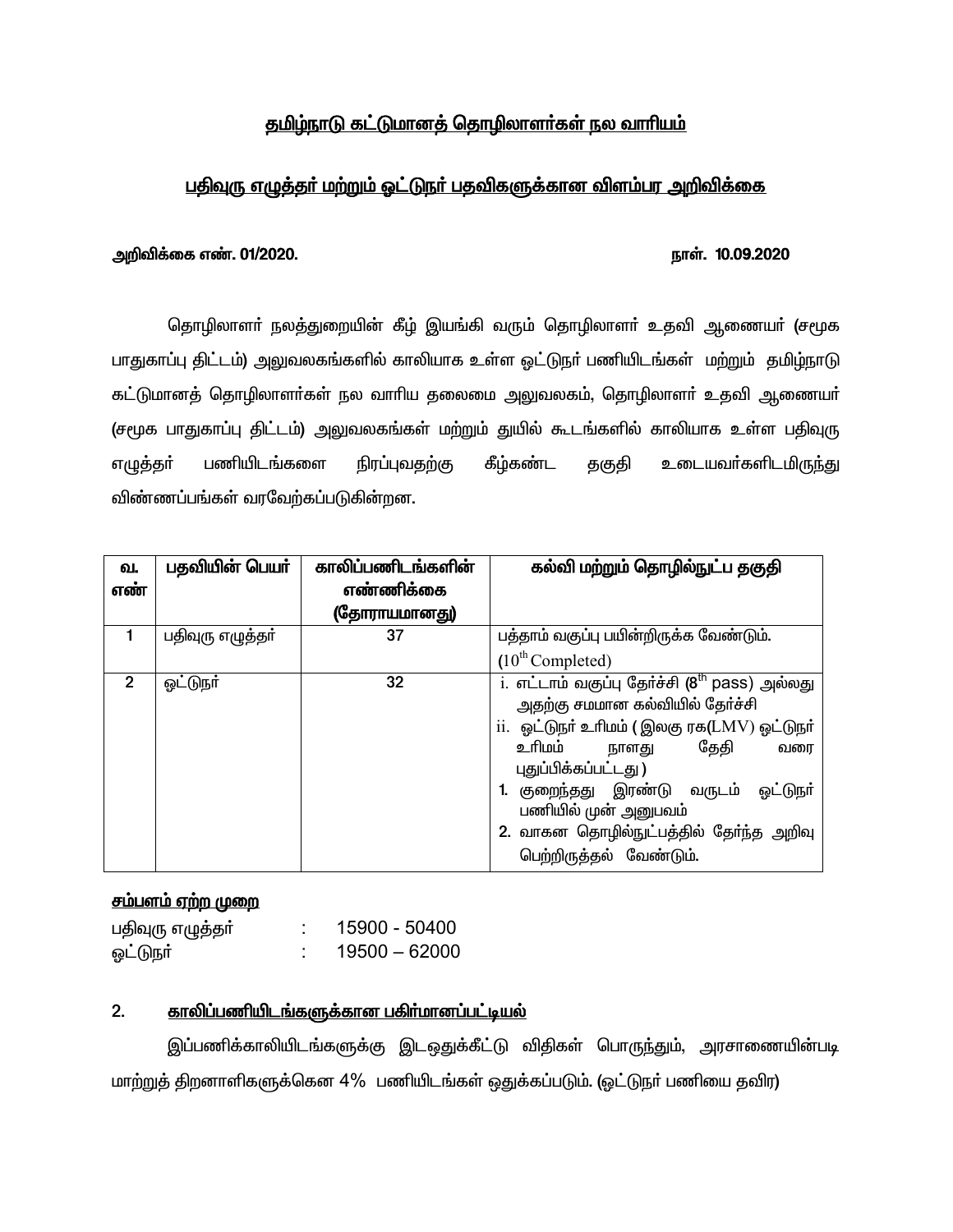# <u>பதிவுரு எழுத்தா்</u>

| Category      | G              |                |              |                |              |              |          |              |   | W            |              | <b>DW</b> |           | EX          |              |              |         |              | <b>PSTM</b>  |              |                  |  |  | <b>DIFFERENTLY</b><br><b>ABLED</b> |  |  |  |
|---------------|----------------|----------------|--------------|----------------|--------------|--------------|----------|--------------|---|--------------|--------------|-----------|-----------|-------------|--------------|--------------|---------|--------------|--------------|--------------|------------------|--|--|------------------------------------|--|--|--|
|               |                |                |              |                |              |              |          |              | G |              | W            |           | <b>DW</b> |             | Ex           |              | B/LV(W) |              | LD(G)        |              | <b>TOTAL</b>     |  |  |                                    |  |  |  |
|               | $\mathbf{P}$   | NP             | $\mathbf{P}$ | NP             | P            | NP           | P        | NP           | P | NP           | P            | NP        | P         | NP          | P            | NP           | P       | NP           | $\mathbf{P}$ | NP           |                  |  |  |                                    |  |  |  |
| <b>GT</b>     | $\mathbf{2}$   | $\overline{2}$ |              | $\mathbf{2}$   |              | 1            |          | $\mathbf{1}$ | 1 | 1            |              |           |           |             |              |              |         | $\mathbf{1}$ |              |              | 11               |  |  |                                    |  |  |  |
| BC            | $\overline{2}$ | 3              |              | $\overline{2}$ |              | 1            |          |              |   | 1            |              |           |           |             |              |              |         |              |              |              | $\boldsymbol{9}$ |  |  |                                    |  |  |  |
| BC(M)         | 1              |                |              |                |              |              |          |              |   |              |              |           |           |             |              |              |         |              |              |              | $\mathbf{1}$     |  |  |                                    |  |  |  |
| <b>MBC/DC</b> | $\overline{2}$ | $\overline{2}$ |              | 1              |              | 1            |          |              |   | 1            |              |           |           |             |              |              |         |              |              | $\mathbf{1}$ | 8                |  |  |                                    |  |  |  |
| <b>SC</b>     | $\mathbf{2}$   | 1              |              | 1              |              | $\mathbf{1}$ |          |              |   | $\mathbf{1}$ |              |           |           |             |              |              |         |              |              |              | 6                |  |  |                                    |  |  |  |
| SC(A)         |                |                |              |                |              |              |          |              |   | 1            |              |           | 1         |             |              |              |         |              |              |              | $\overline{2}$   |  |  |                                    |  |  |  |
| <b>Total</b>  | 9              | 8              | $\mathbf{0}$ | 6              | $\mathbf{0}$ | 4            | $\bf{0}$ | 1            | 1 | 5            | $\mathbf{0}$ | $\bf{0}$  |           | $\mathbf 0$ | $\mathbf{0}$ | $\mathbf{0}$ | 0       | 1            | $\bf{0}$     | 1            | 37               |  |  |                                    |  |  |  |

# <u>ஓட்டுநர்</u>

| Category      | G              |              |              |                |              |                     | W            |    | <b>DW</b> |    |              | EX           |   | <b>PSTM</b>  |              |    |              |  |  |  |  |  |
|---------------|----------------|--------------|--------------|----------------|--------------|---------------------|--------------|----|-----------|----|--------------|--------------|---|--------------|--------------|----|--------------|--|--|--|--|--|
|               |                |              |              |                |              |                     |              |    |           | G  |              | W            |   | <b>DW</b>    |              | Ex | <b>TOTAL</b> |  |  |  |  |  |
|               | P              | NP           | P            | NP             | P            | NP                  | P            | NP | P         | NP | P            | NP           | P | NP           | P            | NP |              |  |  |  |  |  |
| <b>GT</b>     | $\overline{2}$ | $\mathbf{2}$ |              | $\mathbf{3}$   |              | $\blacksquare$<br>л |              | 1  |           | 1  |              |              |   |              |              |    | 10           |  |  |  |  |  |
| BC            | $\overline{2}$ | $\mathbf{2}$ |              | $\overline{2}$ |              | п                   |              |    |           |    |              |              |   |              |              |    | 8            |  |  |  |  |  |
| BC(M)         | 1<br>л.        |              |              |                |              |                     |              |    |           |    |              |              |   |              |              |    |              |  |  |  |  |  |
| <b>MBC/DC</b> | $\mathbf{2}$   | 1            |              | 1              |              | п                   |              |    |           | 1  |              |              |   |              |              |    | 6            |  |  |  |  |  |
| SC            |                |              |              | 1              |              | п                   |              |    |           |    |              |              |   |              |              |    | 5            |  |  |  |  |  |
| SC(A)         |                |              |              |                |              |                     |              |    |           |    |              |              | 1 |              |              |    | $\mathbf{2}$ |  |  |  |  |  |
| <b>Total</b>  | 8              | 6            | $\mathbf{0}$ | 7              | $\mathbf{0}$ | 4                   | $\mathbf{0}$ | 1  | 0         | 5  | $\mathbf{0}$ | $\mathbf{0}$ |   | $\mathbf{0}$ | $\mathbf{0}$ | 0  | 32           |  |  |  |  |  |

# **Abbreviation**

| G           | General                         |
|-------------|---------------------------------|
| W           | Women                           |
| DW          | Destitute widow                 |
| EX          | Ex-Service man                  |
| <b>PSTM</b> | Persons studied in Tamil Medium |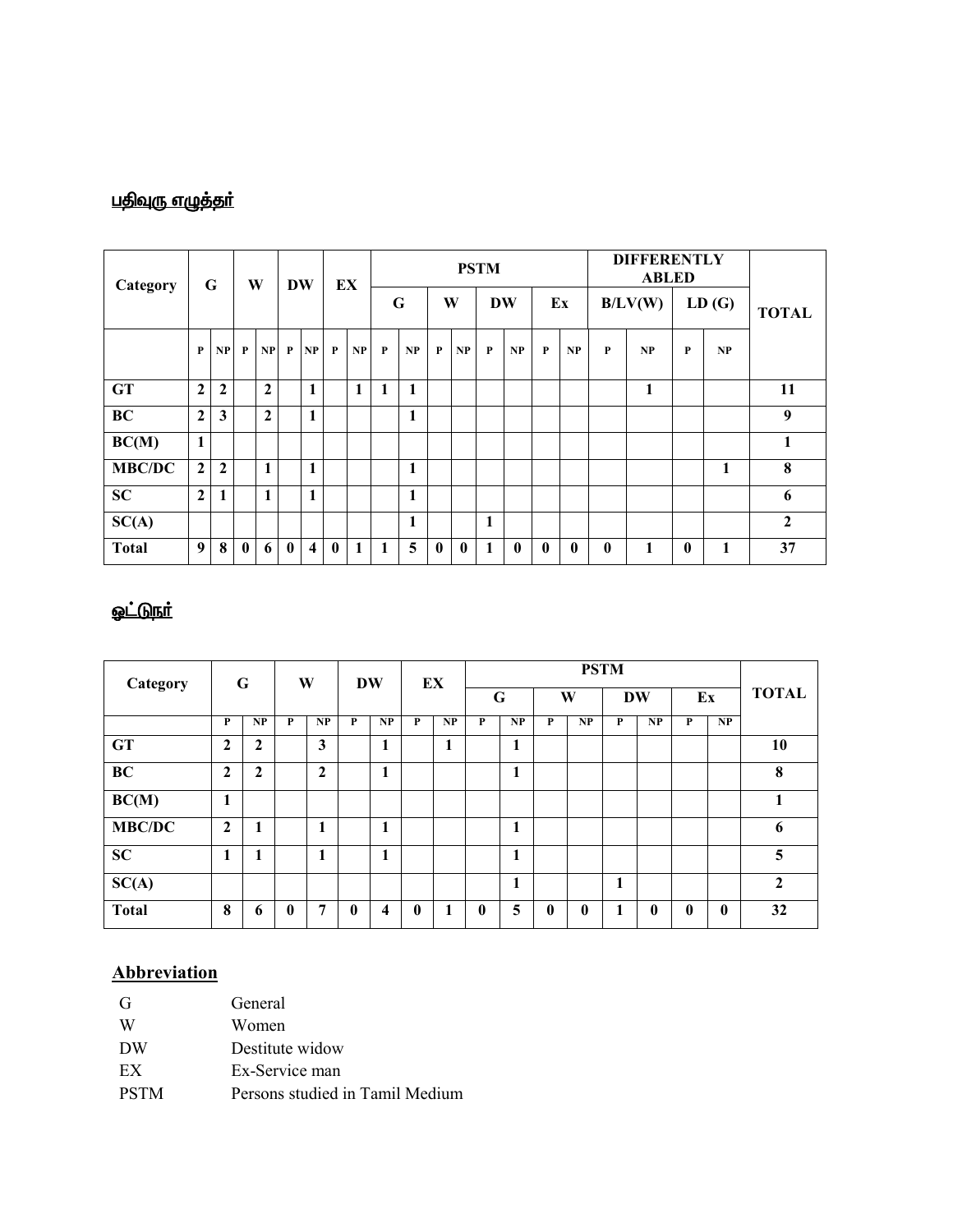| <b>GT</b>      | General Turn                               |
|----------------|--------------------------------------------|
| BC             | <b>Backward Class</b>                      |
| BC(M)          | Backward Class (Muslim)                    |
|                |                                            |
| MBC/DC         | Most Backward Class / Denotified Community |
| <b>SC</b>      | Scheduled Caste                            |
| SC(A)          | Scheduled Caste (Arunthathiyar)            |
| <b>ST</b>      | Scheduled Tribe                            |
| P              | Priority                                   |
| N <sub>P</sub> | Non Priority                               |
|                |                                            |

### **DIFFERENTLY ABLED**

| B/LV         | Blindness and Low vision                                      |
|--------------|---------------------------------------------------------------|
| $\mathsf{A}$ | Autism, Intellectual Disability, Specific learning Disability |
|              | and Mental illness/Multiple Disabilities                      |
| D/HH         | Deaf and Hard of Hearing                                      |
|              | Locomotor Disability including Cerebral Palsy, Leprosy Cured, |
| LD.          | Dwarfism, Acid attack victims and Muscular Dystrophy          |

| வ.எண | விவரம்                                       | அறிவிக்கை நாள் |
|------|----------------------------------------------|----------------|
|      | அறிவிக்கை நாள்                               | 10.09.2020     |
|      | விண்ணப்பங்கள் சமா்ப்பிப்பதற்குாிய கடைசி நாள் | 30.09.2020     |

#### <u>விண்ணப்பிக்கும் முறை / கட்டணம்</u>  $3.$

https://labour.tn.gov.in/ என்ற இணையதளத்தில் குறிப்பிட்டுள்ள இணைப்பில் (link) உள்ள மேற்படி பதவிகளுக்குரிய விண்ணப்ப படிவத்தை பூர்த்தி செய்து தேவையான விவரங்களை இணைத்து ரூ.500/—க்கான கட்டண தொகையை இணையதளம் மூலமாக செலுத்த வேண்டும். மாற்றுத்திறனாளிகள், ஆதிதிராவிடர், ஆதிதிராவிடர் (அருந்ததியர்), பட்டியல் பழங்குடியினர் மற்றும் அனைத்து வகுப்புகளையும் சாா்ந்த ஆதரவற்ற விதவைகளுக்கு ரூ.250/-க்கான கட்டண தொகையை செலுத்த வேண்டும். விண்ணப்பங்கள் பெறப்பட வேண்டிய கடைசி நாள்.30.09.2020 பின்னா் 5.45  $Inomf$ அதன் பெறப்படும் விண்ணப்பங்கள் பாளை வரை, ஏற்றுக்கொள்ளப்படமாட்டாது.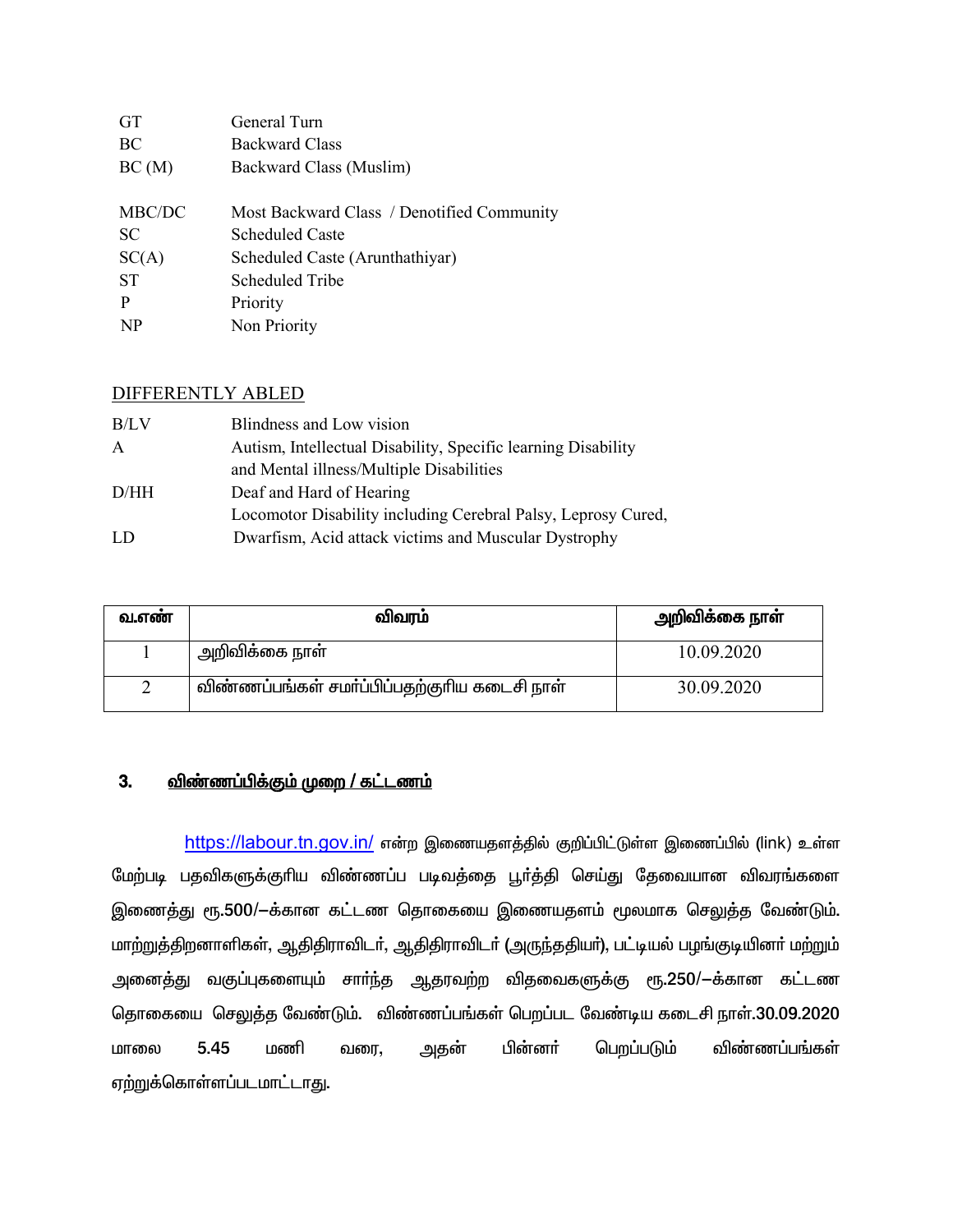# 4. <u>தகுதிகள் – வயது வரம்பு</u> 01.07.2020 அன்றுள்ளபடி

| வ.<br>எண் | விண்ணப்பதாரா்களின் இன வகைகள்                                                                                                                           | குறைந்தபட்ச வயது<br><u>(பூர்த்தியடைந்து</u> | அதிகபட்ச வயது<br>(பூா்த்தியடை <u>ந்த</u> ு |
|-----------|--------------------------------------------------------------------------------------------------------------------------------------------------------|---------------------------------------------|--------------------------------------------|
|           |                                                                                                                                                        | இருக்க வேண்டும்)                            | இருக்க கூடாது)                             |
| 1.        | திராவிடர்,<br>ஆதிதிராவிட <b>ா்</b><br>ஆதி<br>(அருந்ததியா்) பட்டியல் பழங்குடியினா்<br>வகுப்புகளையும்<br>மற்றும்<br>அனைத்து<br>சாா்ந்த ஆதரவற்ற விதவைகள். | 18 வயது                                     | <b>35 வயது</b>                             |
| 2.        | பிற்படுத்தப்பட்ட<br>மிகவும்<br>வகுப்பு,<br>பிற்படுத்தப்பட்ட வகுப்பு / சீா் மரபினா்,<br>பிற்படுத்தப்பட்ட வகுப்பினா் (முஸ்லீம்)                          | 18 வயது                                     | 32 வயது                                    |
| 3.        | பிறவகையினர்                                                                                                                                            | 18 வயது                                     | 30 வயது                                    |

# <u>குறிப்பு :</u>

- 1. ஆதி திராவிடர், ஆதிதிராவிடர் (அருந்ததியர்), பட்டியல் பழங்குடியினர், மிகவும் பிற்படுத்தப்பட்ட வகுப்பினர்/ சீர் மரபினர், பிற்படுத்தப்பட்ட வகுப்பினர், பிற்படுத்தப்பட்ட வகுப்பினா் (முஸ்லீம்) ஆகிய வகைகளைச் சாா்ந்தோா் மற்றும் அனைத்து வகுப்புகளையும் சாா்ந்த ஆதரவற்ற விதவைகள் ஆகியோா் குறைந்தபட்ச பொதுக்கல்வித்தகுதியைக் காட்டிலும் மேற்பட்ட கல்வித்தகுதியைப் பெற்றிருப்பின் அதாவது பத்தாம் வகுப்பு/ மேல்நிலைப்பள்ளி/ பட்டயப்படிப்பு/ பட்டப்படிப்பு ஆகியவற்றில் தேர்ச்சி பெற்றவர்களுக்கு உச்ச வயது வரம்பு இல்லை.
- 2. **மாற்றுத்திறனாளிகள்**: நிர்ணயிக்கப்பட்ட அதிகபட்ச வயது வரம்பிற்கு மேல் பக்தாண்டு வரை வயது வரம்பு சலுகை பெறத்தகுதியுடையவராவார்கள். (பதிவுரு எழுத்தர் பதவிக்கு  $\mathsf{Ln\_G(hi)}$

# 3. முன்னாள் இராணுவத்தினர் :

(அ) ஆதி திராவிடா், ஆதிதிராவிடா் (அருந்ததியா்), பட்டியல் பழங்குடியினா், மிகவும் பிற்படுத்தப்பட்ட வகுப்பினர்/ சீர் மரபினர், பிற்படுத்தப்பட்ட வகுப்பினர், பிற்படுத்தப்பட்ட வகுப்பினா் (முஸ்லீம்) ஆகிய பிாிவினைச் சாா்ந்தவா்களுக்கு 53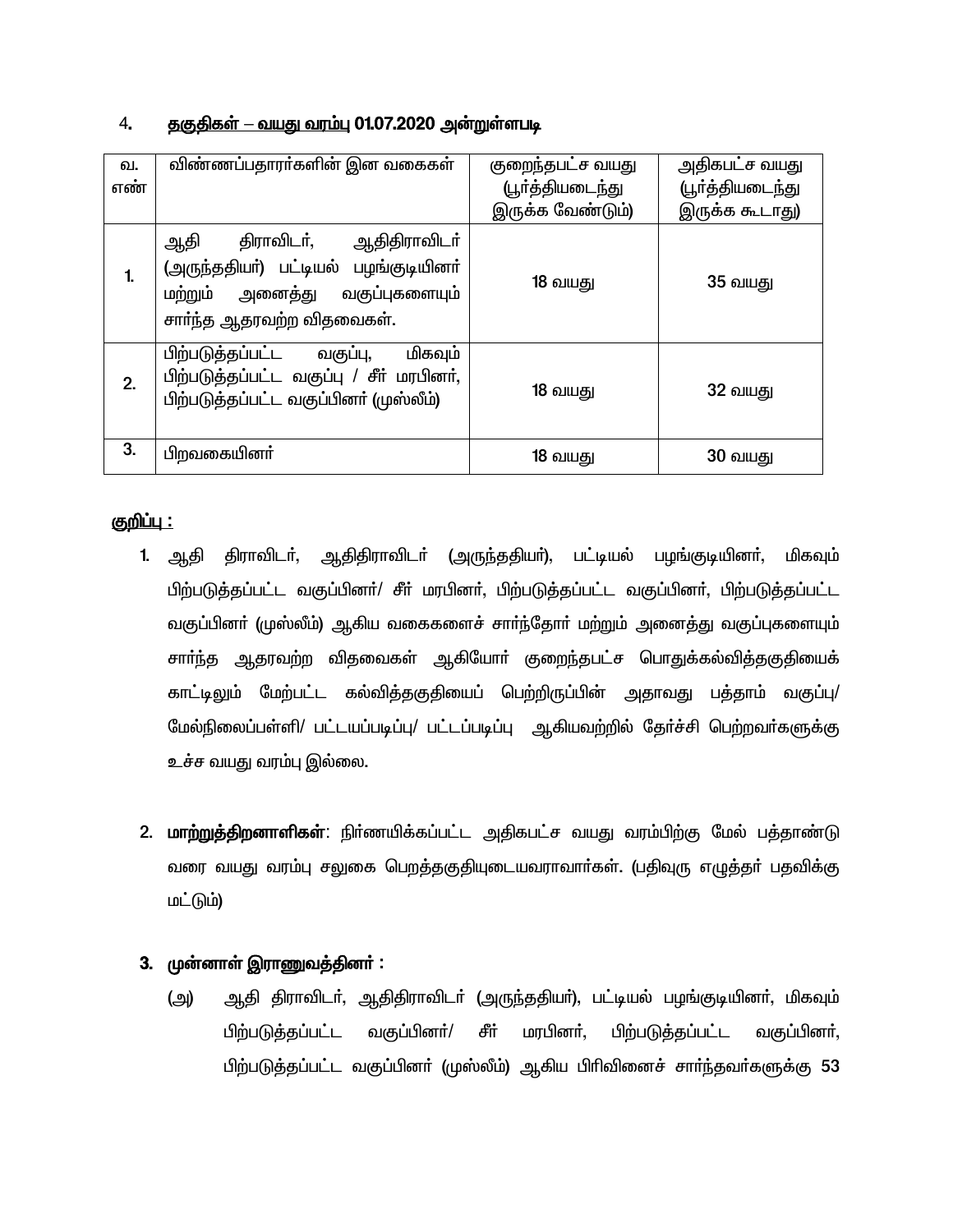வயது வரை சலுகை வழங்கப்படும். தவிர ஏனைய வகுப்பினைச் சார்ந்தவர்களுக்கு 48 வயது வரை சலுகை வழங்கப்படும்.

ஏற்கனவே, ஏதேனும் ஒரு பிரிவு / பணி / பதவிக்குக் கேர்ந்தெடுக்கப்பட்ட (ஆ) விண்ணப்பதாரர். முன்னாள் இராணுவத்தினர் என்ற சலுகையைப் பெற முடியாது.

## <u>5. தமிழ்மொழியில் தகுதி</u>

 $10.09.2020$  நாளிட்ட அறிவிக்கையன்று விண்ணப்பதாரர்கள் போதுமான தமிழ் அறிவு பெற்றிருக்க வேண்டும்.

### <u>6. தெரிவு செய்யும் முறை</u>

#### $(i.)$ <u>ஒட்டுநர்:</u>

தேர்வு / நேர்முக தேர்வில் பெறும் மதிப்பெண்களின் அடிப்படையிலும் ஒட்டுநர் திறன் தேர்வின் அடிப்படையிலும் விண்ணப்பதாரா்களின் உத்தேசப்பட்டியல் இணையதளத்தில் வெளியிடப்படும். பின்னா், தகுதியான விண்ணப்பதாரா்கள் அவா்கள் சாா்ந்த பிாிவு, காலிப்பணியிடங்கள் ஆகியவற்றின் அடிப்படையில் அவா்களின் தரவரிசைப்படி கேர்வு செய்யப்படுவா். விண்ணப்பதாரா்கள் தோ்வு / நோ்முக தோ்வுக்கு, ஒட்டுநா் திறன் தோ்விற்கும், தங்களது சொந்த செலவில் வா வேண்டும்.

#### $(ii.)$ <u>பதிவரு எழுத்தா்:</u>

தேர்வு / நேர்முக தேர்வில் பெறும் மதிப்பெண்களின் அடிப்படையில் நேர்முகத்தேர்விற்கு அழைக்கப்படும் விண்ணப்பதாரா்களின் உத்தேசப்பட்டியல் பதவி வாாியாக வாரியக்கால் தனித்தனியே இணையதளத்தில் வெளியிடப்படும். பின்னா், தகுதியான விண்ணப்பதாரா்கள் அவா்கள் சாா்ந்த பிாிவு, காலிப்பணியிடங்கள் ஆகியவற்றின் அடிப்படையில் அவா்களின் தரவரிசைப்படி பங்கேற்க அனுமகிக்கப்படுவா். விண்ணப்பதாரா்கள் கோ்வு / நோ்முக தேர்வுகளுக்கு, தங்களது சொந்த செலவில் வர வேண்டும்.

### <u>7. பொதுவான தகவல்கள்</u>

A. அரசு ஆணை (நிலை) எண். 145, பணியாளர் மற்றும் நிர்வாக சீர்திருத்தத் (எஸ்) துறை, நாள். 30.09.2010—இல் நேரடி நியமனத்தின் மூலம் நிரப்பப்பட உள்ள காலிப்பணியிடங்களில் 20 $\%$ (சதவீதத்தை) பணியிடங்கள் நிர்ணயிக்கப்பட்ட கல்வித் தகுதியினை தமிழ் வழியில்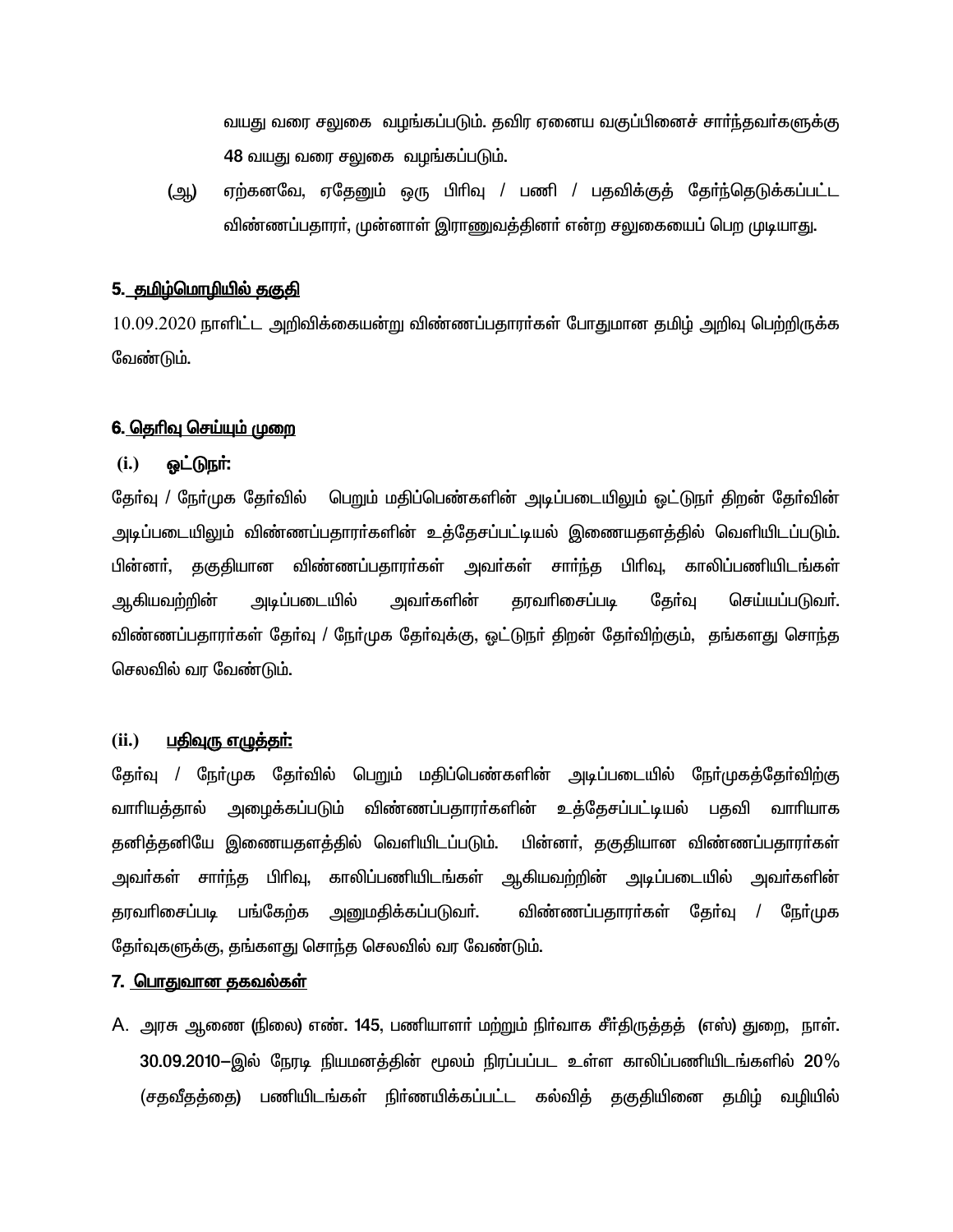பயின்றவா்களைக் கொண்டு முன்னுாிமையளித்து நிரப்ப அரசு ஆணையிட்டுள்ளது. தமிழ் வழியில் பயின்றவர்களுக்கான முன்னுரிமை அடிப்படையிலான 20% இடஒதுக்கீட்டு விதி இத்தெரிவிற்கு பொருந்தும். அரசு ஆணை (நிலை) எண். 40, பணியாளா் மற்றும் நிா்வாக சீர்திருத்தத் (எஸ்) துறை, நாள். 30.04.2014–இல் தமிழ் வழியில் பயின்றவர்களுக்கான திருத்தி அமைக்கப்பட்ட இடஒதுக்கீட்டு வழிமுறைகள் விவரிக்கப்பட்டுள்ளன. அதன்படி தமிழ் வழியில் பயின்றவா்களுக்கான (PSTM) முன்னுரிமையைப் பொ விண்ணப்பகாரா்கள் நிா்ணயிக்கப்பட்டுள்ள கல்வித்தகுதியினை தமிழ்வழியில் பயின்று அதற்குரிய சான்றிதழ் பெற்றிருக்க வேண்டும். மேலும், தமிழ்வழியில் பயின்ற விண்ணப்பதாரா்கள் இல்லாத நிலையில், முன்னுரிமைக்கென ஒதுக்கப்பட்ட காலிப்பணியிடங்கள் முன்னுரிமை நீக்கப்பட்டு பிற தகுதிகளைக் கொண்ட அந்தந்த வகுப்பினரைக் கொண்டு நிரப்பப்படும்.

- B. அறிவிக்கப்பட்டுள்ள காலிப்பணியிடங்களின் எண்ணிக்கை தோரயமானதாகும். தெரிவு முடியும் வரை பணியிடங்களின் எண்ணிக்கை எந்த நேரத்திலும் மாறுதலுக்குட்பட்டதாகும்.
- C. அரசு விதிகளின்படி, முன்னாள் இராணுவத்தினருக்கான இடஒதுக்கீடு இப்பதவிக்கு பொருந்தும். தெரிவு செய்யப்பட்ட தோ்ச்சியும் தகுதியும் வாய்ந்த போதிய முன்னாள் இராணுவத்தினா் கிடைக்கப்பெறாவிடில், அவா்களுக்கென ஒதுக்கப்பட்ட சுழற்சி முறையிலான இடங்கள் அதே வகுப்பினரை சார்ந்த பிற தகுதிகளை உடையோரைக் கொண்டு நிரப்பப்படும்.
- D. அரசாணை (நிலை) எண். 21, மாற்றுத்திறனாளிகள் நலத் (DAP3-2) துறை, நாள்.30.05.2017— இன் படி மாற்றுத்திறனாளிகளுக்கென வகைப்படுத்தப்பட்ட இனங்களுக்கு 4% இடஒதுக்கீடு ஆகையால், மாற்றுத் திறனாளிகள் இத்தேர்விற்கு விண்ணப்பிக்கலாம். பொருந்தும். அவா்களுடைய விண்ணப்பங்கள் அரசின் ஆணைகளுக்குட்பட்டு ஏற்றுக்கொள்ளப்படும். (ஒட்டுநா் பணியிடம் தவிர)
- E. மாற்றுத்திறனாளிகள் உடல் ஊனத்தின் தன்மை / ஊனத்தின் விழுக்காட்டளவு (%) குறித்த மருத்துவகுழு சான்றினை சமா்ப்பிக்க வேண்டும்.
- <u> F. முன்னுரிமை கோரும் கீழ்கண்ட விண்ணப்பகாரர்கள் உரிய சான்றுகளை சமர்ப்பிக்க வேண்டும் :</u>
	- $\mathbf{i}$ . இராணுவத்தில் உடல் ஊனமுற்றோர்
	- இராணுவத்தில் இறந்தவரின் வாரிசுகள் / உடல் ஊனமுற்றவர்கள் ii.
	- இராணுவத்தில் பணிபுரிபவரின் வாரிசுகள் iii.